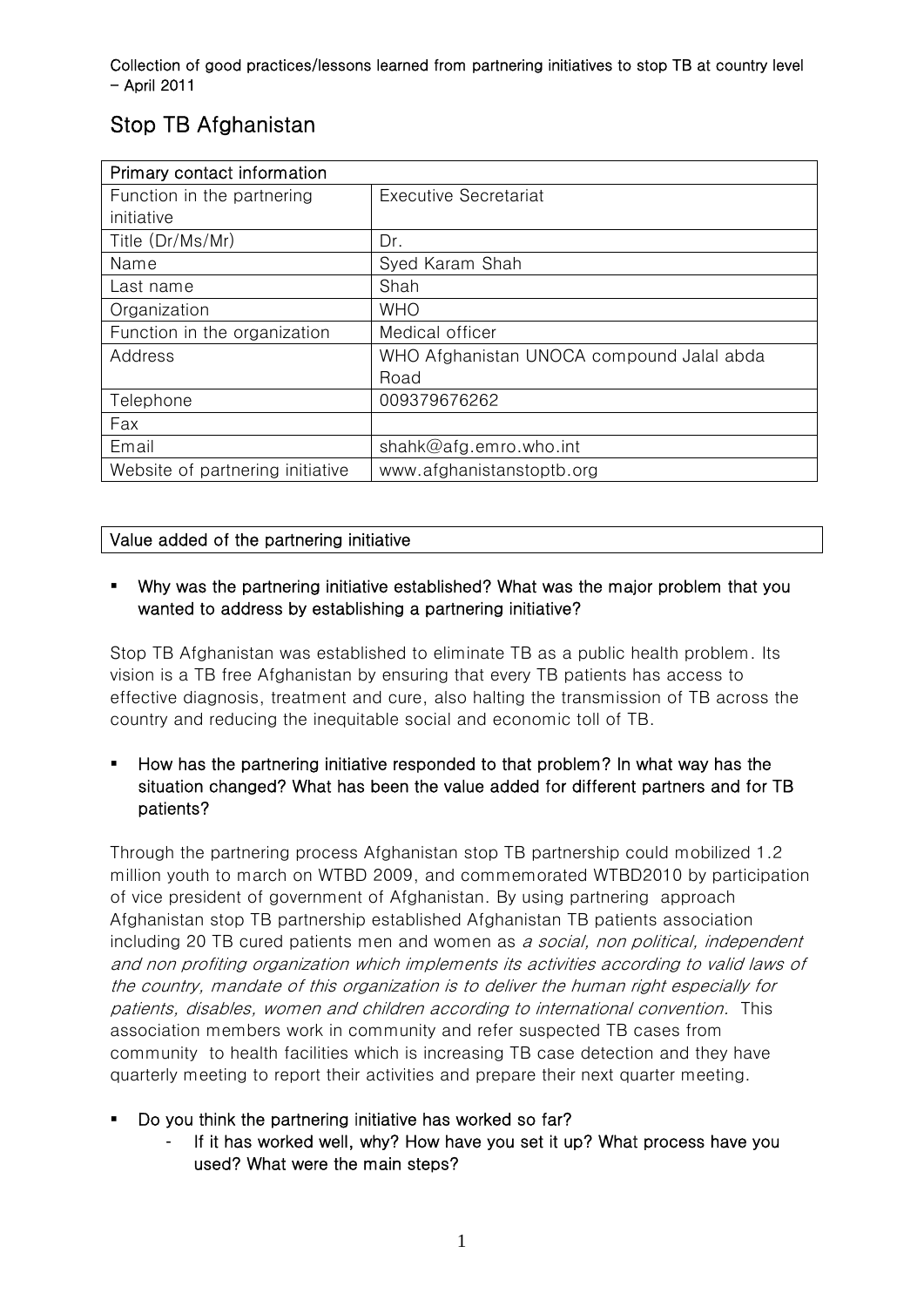## If it has not worked that well, why? What do you think has hindered your efforts? Would you try it again, and why? How would you revitalize it?

The partnering initiative is a good opportunity to reiterate commitment towards supporting TB patients and playing a major role in prevention and treatment of TB since fighting TB is not related to medical professionals only, but it needs a multi sectoral approach. The process which was used for partnership: the first step was building a vision according the needs, challenges, resources, opportunities; then the second stage was identification and dialogue among the partners to have their commitment; then an individual work plan prepared and compiled as annual work plan of Stop TB partnership; then the implementation phase all activities implemented in close coordination with all partners.

## Who among the following stakeholders  $-$  national TB programme, civil society (faith based organizations, non-governmental organizations, community based organizations) and the private/business sector  $-$  is involved? In what way?

The implementation of activities of National TB Program is supported by technical and financial contribution of our partners namely: GFATM, WHO, JICA, CIDA, Italian Cooperation, and USAID, as well as the central unit team of NTP, the field staff, and the BPHS implementers. The National TB Control Programme has also established a vast network of national and international partners to coordinated and continuously support its interventions. It is staffed by qualified and motivated health professionals who lead and carry out TB prevention, detection, diagnosis and treatment of TB patients in order to reduce the impact of TB as a public health problem in the country. Also there are some representatives from ministry of Women Affairs, Education, higher education, Islamic affairs, culture and information, academia, media.

## What does each partner perceive as an advantage of being in the partnering initiative?

Each partner wants to fight TB by using the partnership approach. For example, TB patients association has 20 members including 8 women. They give awareness for communities and refer TB suspect cases from community to health facility.

## What sustains their commitment? If partners are not engaged, what are you planning to do to attract and maintain their interest?

All partners and individuals through the partnering process have committed to fight TB and have a TB free country. Some partners like CIDA is interested to know why TB cases are more among women in Afghanistan and they would like to engage women in controlling TB cases. This is why there is a plan for conducting orientations workshops, TB campaigns by women for women, as well as TB and gender research to know the causes of why TB is more in women then men in Afghanistan.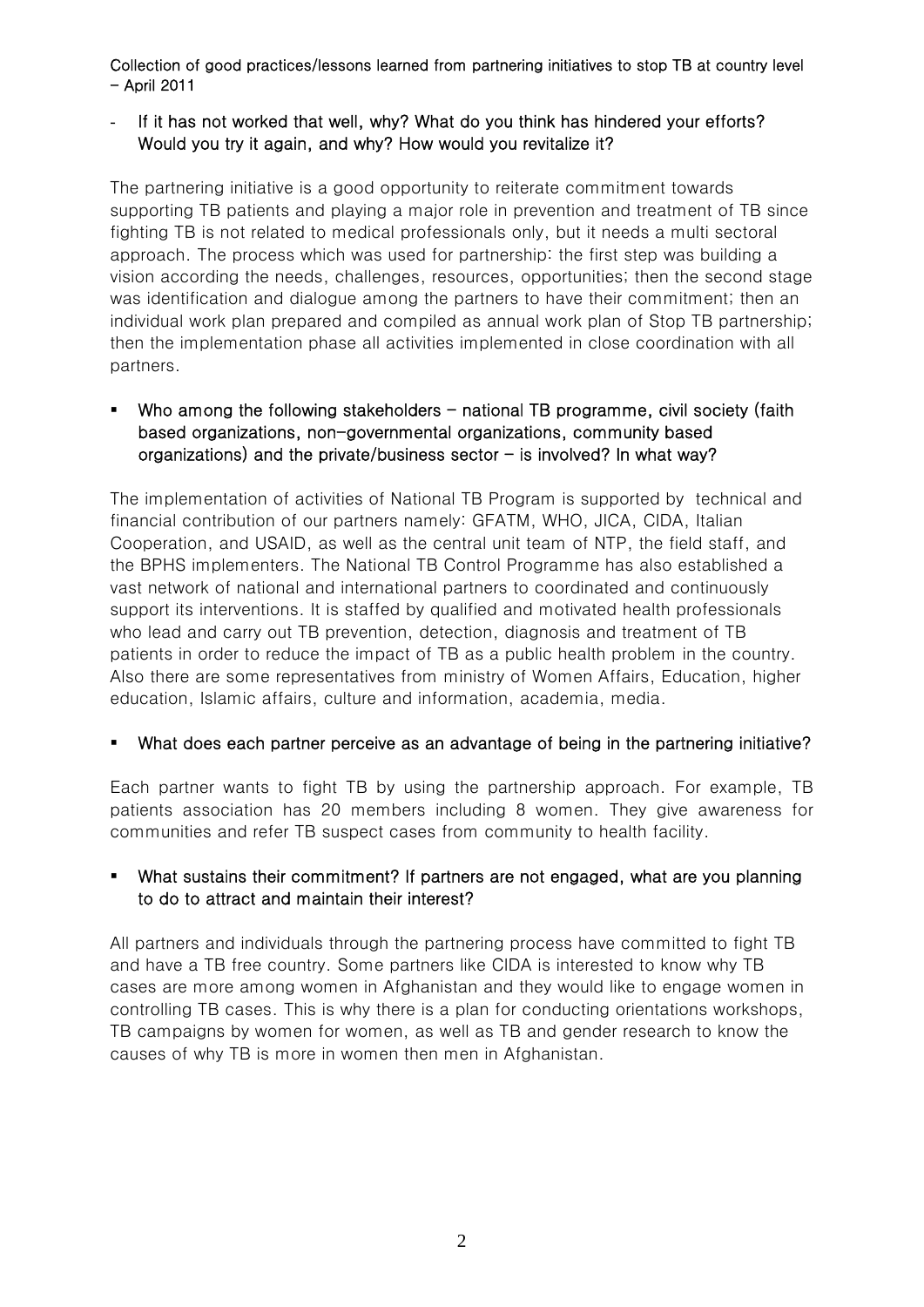## Building the partnering initiative

 What have been some of your challenges in bringing the various stakeholders together in a partnering initiative?

The following are main challenging in TB control program and partnering process:

- o Security
- o Accessibility
- o Human resource development

However, partnership was of help because through partnership we involve other NGOs and BPHS partners to support TB program through additional human resources. We also involve community and empower them to go to health facilities and support program by referring TB suspect cases.

 Have partners done a mapping/inventory of the resources (financial, technical, human, in-kind) that each can contribute to the implementation of the national TB plan and in which area of the country? If yes, could you share your plan showing various roles and responsibilities and highlighting possible remaining gaps?

All partners and stake holders of TB program implement their activities according to the national TB strategic plan in all over the country, in close collaboration with NTP. Most activities of TB program are covered by Global Fund. There is no duplication in activities and all gaps of programs are covered by different partners.

 Have the partners jointly mobilized resources to implement a shared national TB plan? What type of resources have they mobilized (financial, technical, human, in-kind)? How did this process work?

A good example for joint resource mobilization is Ramadan Charity campaigns for TB patients and their families. Responding to a call from the Eastern Mediterranean Partnership to Stop TB and the WHO Regional Office for the Eastern Mediterranean, the Stop TB Partnership in Afghanistan conducted a fund-raising campaign for TB patients and their families in Ramadan, a Muslim holy month preferred for charity among the poor and deserving. The campaign, which was launched on August 21, 2009, received an overwhelming response from all sections of the society, with cash and kind support pouring in throughout the month. After endorsement by the Coordinating Board of the Partnership, the WHO-based Secretariat, in collaboration with NTP, WHO office in Kabul and partner NGOs, designed a series of activities to mobilize local charity and donations. The Coordinating Board started with its own contribution to the collection and then circulated the message among other circles. The National Stop TB Partnership and the Sub-National Partnership of Herat collected US \$11,000 in cash and commodities worth US \$1,000. Following the example of the national partnership, the sub-national partnership of Mazar-e-Sharif also organized similar events. Participating in the noble cause, a private television channel offered free advertisements up to US \$5,000.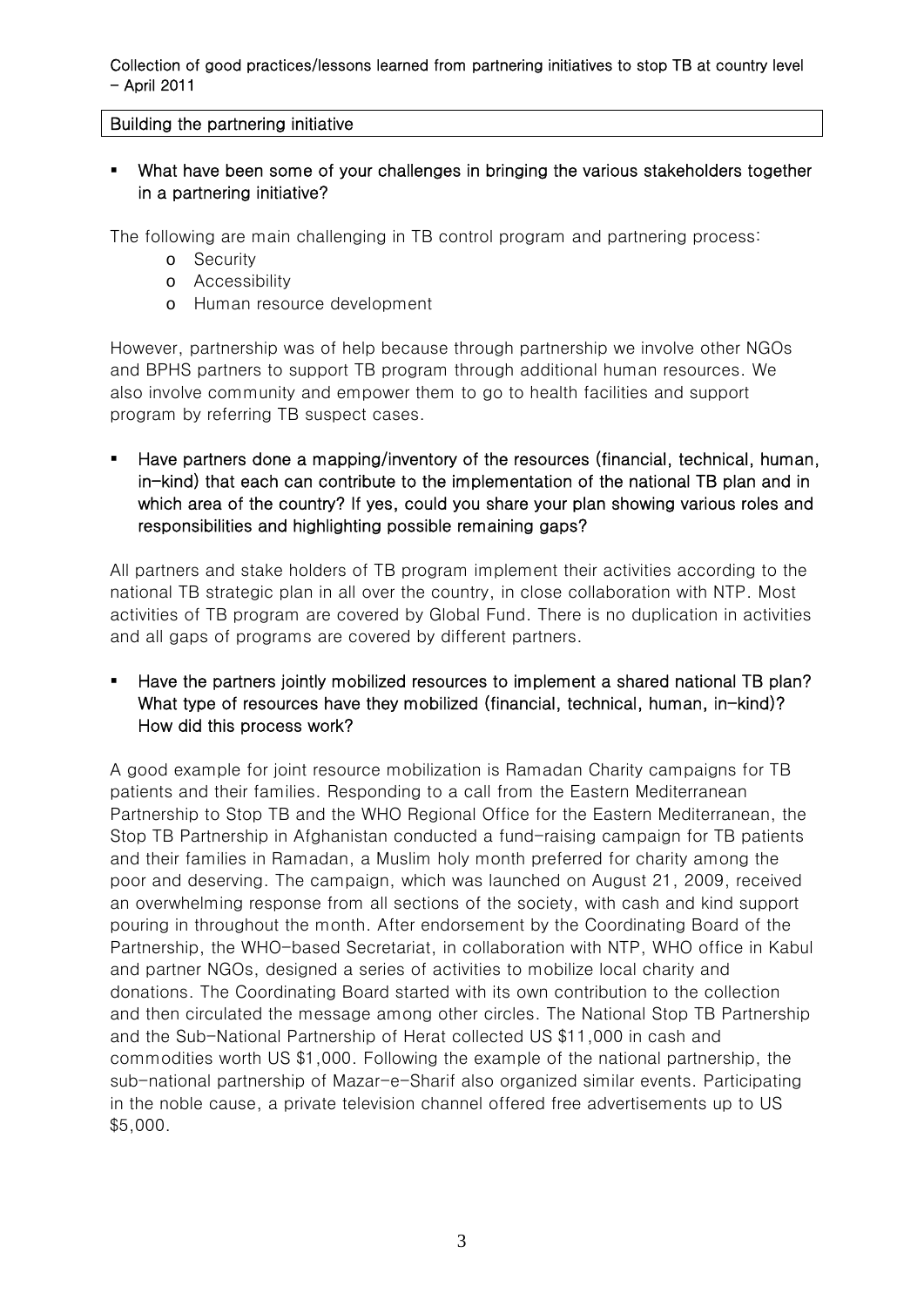Also the Global Fund is a member of partnership and most of activities of ACSM and TB program are covered by Global Fund.

## Which national TB plan activities are the partners contributing to?

Partners contribute to the following aspects of the national TB plan:

- o Pursue high quality Dots expansion and enhancement
- o TB/HIV and MDR other challenges
- o Health system strengthening
- o Engagement of all health care providers
- o Empowerment of people with TB and communities
- o Enable and promote research.

There are some problem in TB that need to be researched, like TB in gender. In 2011 a research will be conducted to know the causes of high incidence of TB in female then men.

## **How have partners organized their work? Do they regularly meet? What structure has** been chosen (if this has been formalized)?

There is TB task force and Global Fund coordination meeting weekly and some working groups like ACSM, TB/HIV,URBUN Dots bi weekly according to the need. The stop TB partnership meeting is quarterly and in some occasion according to the need. There is no relationship between CCM and partnership but most members of CCM are members of Partnership.

## Thinking through and taking stock

 Which stakeholders of society do you see as essential or ideal members to a partnering initiative, if you want to effectively address TB in your country context (please answer this independently of whether these stakeholders are currently partners of your initiative)?

There are some essential stakeholders like CIDA, USAID, Italian Cooperation, Global Fund, related ministries, and some partners like TB CAP, BARC,WHO. We would like to invite some BPHS NGOs. In addition, we are aiming at inviting ministries like ministry of finance and the business sector.

 What do you think the major outcomes of the partnering initiative are? In what way the partnering initiative has benefited the work of the partners? What do you think could be strengthened/improved?

Partnership is a good approach for fighting TB by involving all partners, ministries, civil societies, NGOs and other stakeholders. It is a good approach for different sectors to perform their role in fighting TB.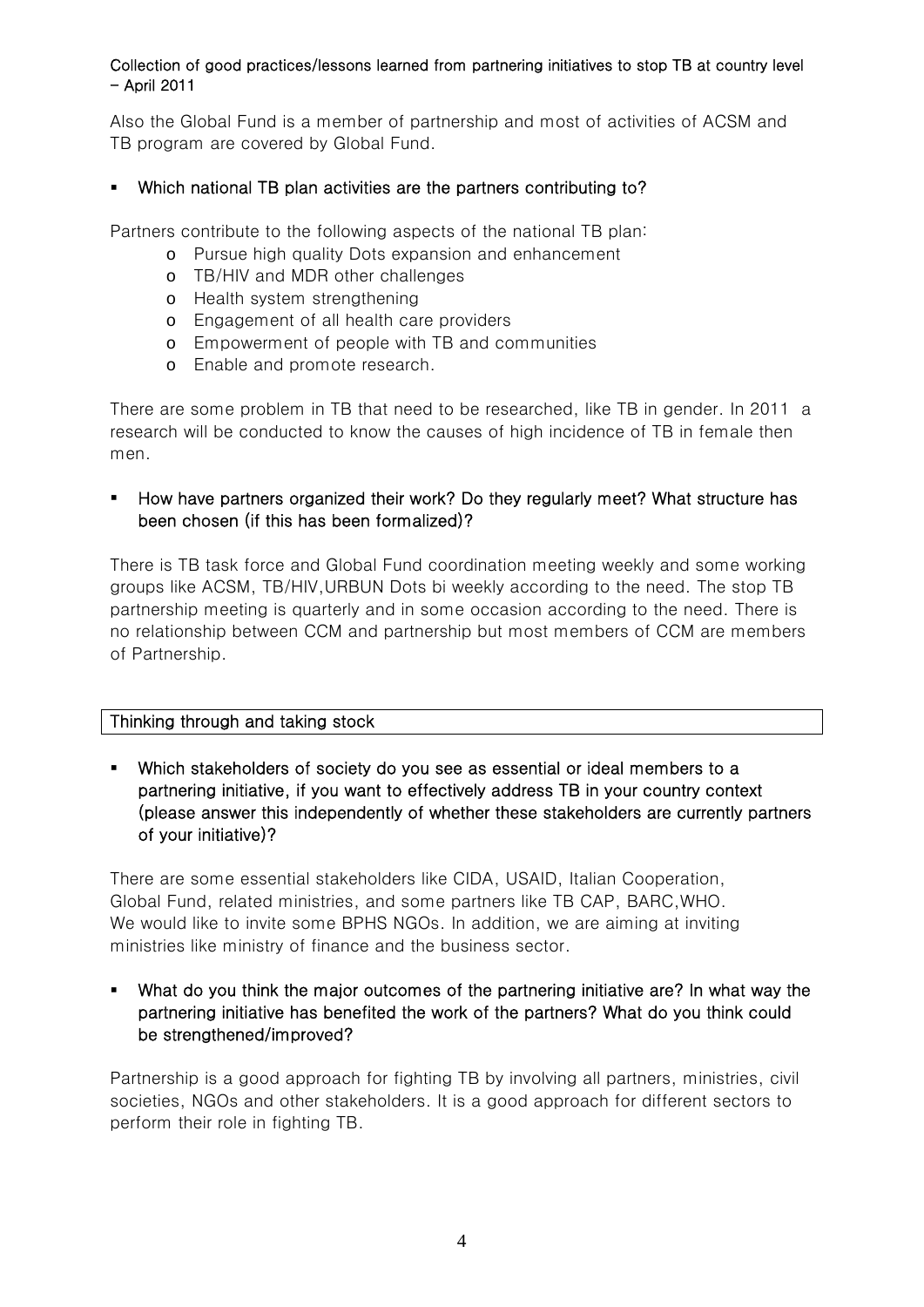For improving and strengthening the partnership, an operational plan is necessary to involve all partners and stakeholder, in order to give them a role in fighting TB. Following are some examples of achievements of partnership:

- Establishment of National Stop TB partnership board.
- Official launching of stop TB partnership.
- Commemoration of WTBD 2009 in Afghanistan is an event carried out in close collaboration with the Ministry of Education, Ministry of Culture and Information, Ministry of Public Health, and conducting of one million marches all over the country to show the solidarity of youth with TB patients and their families.
- Conducting ACSM training workshop for 50 participants from different constitutions like NTP technical staff, journalists, policy makers, program mangers, etc by technical supporting of JHU and WHO.
- Participation of stop TB partnership board members in third forum of stop TB in Brazil.
- Participation of stop TB partnership board members in 4th Meeting of the Coordinating Board Eastern Mediterranean Partnership to Stop TB Cairo, Egypt.
- Establishment of ACSM working group in NTP and preparing of work plan.
- Establishment of first sub national stop TB partnership in Hirat and official launching of sub national stop TB partnership.
- Establishment of Afghanistan TB patients Association.
- Conducting of donation campaign for TB patients in Ramadan.
- Achieving License of legalization for Stop TB partnership from MoJ of GoA

In Afghanistan Stop TB Partnership there is one representative from each partner, and the activities implemented according to their work plan. Using this approach prevents from duplication and establish a good coordination mechanism.

#### How do you think the Stop TB Partnership could support your partnering initiative? --

# Anything else you would like to highlight?!

The Stop TB Partnership Afghanistan is collecting Zakat and donations for Tuberculosis (TB) affected patients and families in the Muslim holy month of Ramadan. The Stop TB Partnership is running a funds collection campaign for TB patients and their families in Ramadan. Ramadan is the holy month considered a preferred choice for charity among poor and deserving by Muslims throughout the world. The campaign has received an over whelming response from all sections of society and a lot of cash and kind support is being generated in the campaign.

After endorsement by the Coordinating Board of the Partnership, the WHO based Secretariat in collaboration with TB Control Program, WHO Office in Kabul and partner NGOs designed a campaign of different activities in order to mobilize local charity and donations throughout the two last weeks of Ramadan. The Coordinating Board started with its own contribution to the collection and then disseminating the message among their circles.